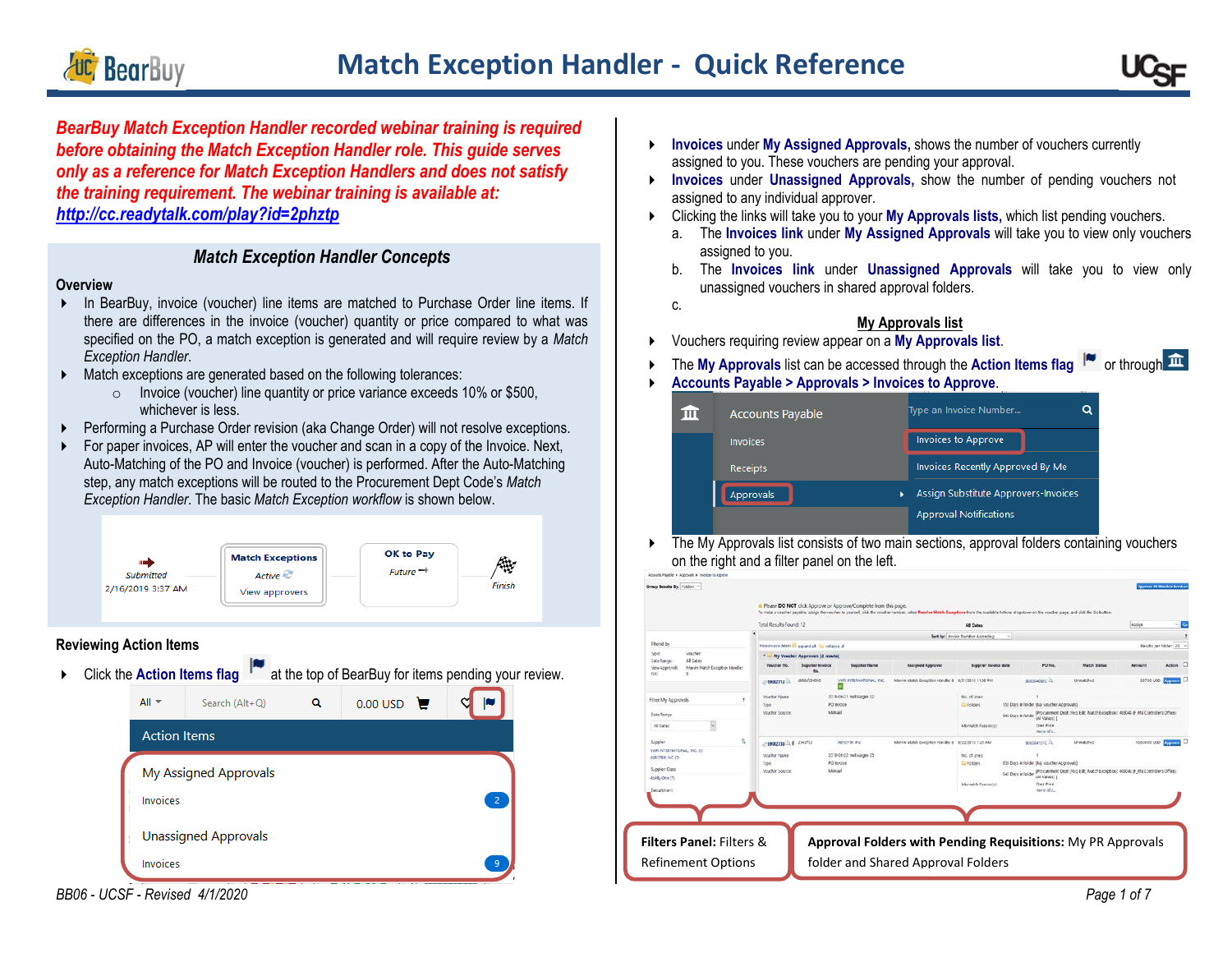

### **Approval Folders**

- Approval folders list vouchers pending review.
- $\triangleright$  Each approval folder is indicated by the  $\blacksquare$  icon followed by the name of the folder and a count of pending vouchers in the folder.
- Vouchers are displayed with key information about each voucher such as suppliers, amounts, etc.
- Aging information showing the specific number of days the voucher has been pending in an approval folder is also listed for each voucher.

**El Folders** 

[Procurement Dept (Reg Edit, Match Exception): 3 Days in folder 408037 (F\_FIN Supply Chain Management): (All Values) 1

## **Filtering the My Approvals List**

- The **Refine Search Results** section of the filter panel provides several filters to view only desired vouchers.
- ▶ The options include filtering by a Date Range, approval folders, custom fields, and more.
- 1. Under **Refine Search Results** in the left filter panel, click the filter links one at a time or select a value from the **Date Range** dropdown.



- a. To select multiple values from each filter section, click the  $\blacktriangleright$  icon.
- b. Selecting the Custom Fields such as **Procurement Dept Code** or **Fund** values will filter the My Approvals list to show only vouchers with those values.
- 2. Once a filter value is applied, the value appears in the **Filtered By** section of the filter panel.
- 3. To stop applying a filter value individually, uncheck the checkbox beside the filter value in the **Filtered By** section.
	- a. To stop applying all filter values that have been applied, click the **[remove all]** link.



- $\triangleright$  The entire filter panel can be collapsed and hidden to the left side of the screen if you would like to have a wider view of only the approval folders.
- 1. Click the vertical grey bar separating the filters panel from the approval folders to hide and expand the filter panel.

## **Sorting the My Approvals List**

- By default, vouchers are sorted in the My Approvals list by the **Create date newest first**. However, you may want to sort all vouchers by other available criteria to bring important vouchers to the top of the My Approvals list.
- 1. Click the **Sort by** dropdown menu above the approval folders.
- 2. Select an option to sort by such as the **Total high to low** option to see higher-value vouchers at the top of the My Approvals list.

Sort by: Total high to low

## **Folder & List My Approvals List Views**

- Approvers can view the My Approvals list with vouchers separated by folders or shown in one list of vouchers. By default the My Approvals list is shown in Folder view
- 1. On the My Approvals list page, navigate to the **Group results by** dropdown menu in the upper left hand corner.
- 2. Choose **Folders** to view vouchers grouped by folder. a. This view is recommended for most Approvers.
	- Group Results By: Folders
- 3. Alternatively, choose **List f**rom the dropdown to view vouchers in a single listing.

## **Collapse & Expand Approval Folders**

- All approval folders can be collapsed so only the folder heading is visible.
- 1. Click the **collapse all** link at the top of the My Approvals list to collapse all approval folders.
	- a. Each approval folder can be collapsed individually by clicking on the specific approval folder  $\blacksquare$  icons or approval folder name.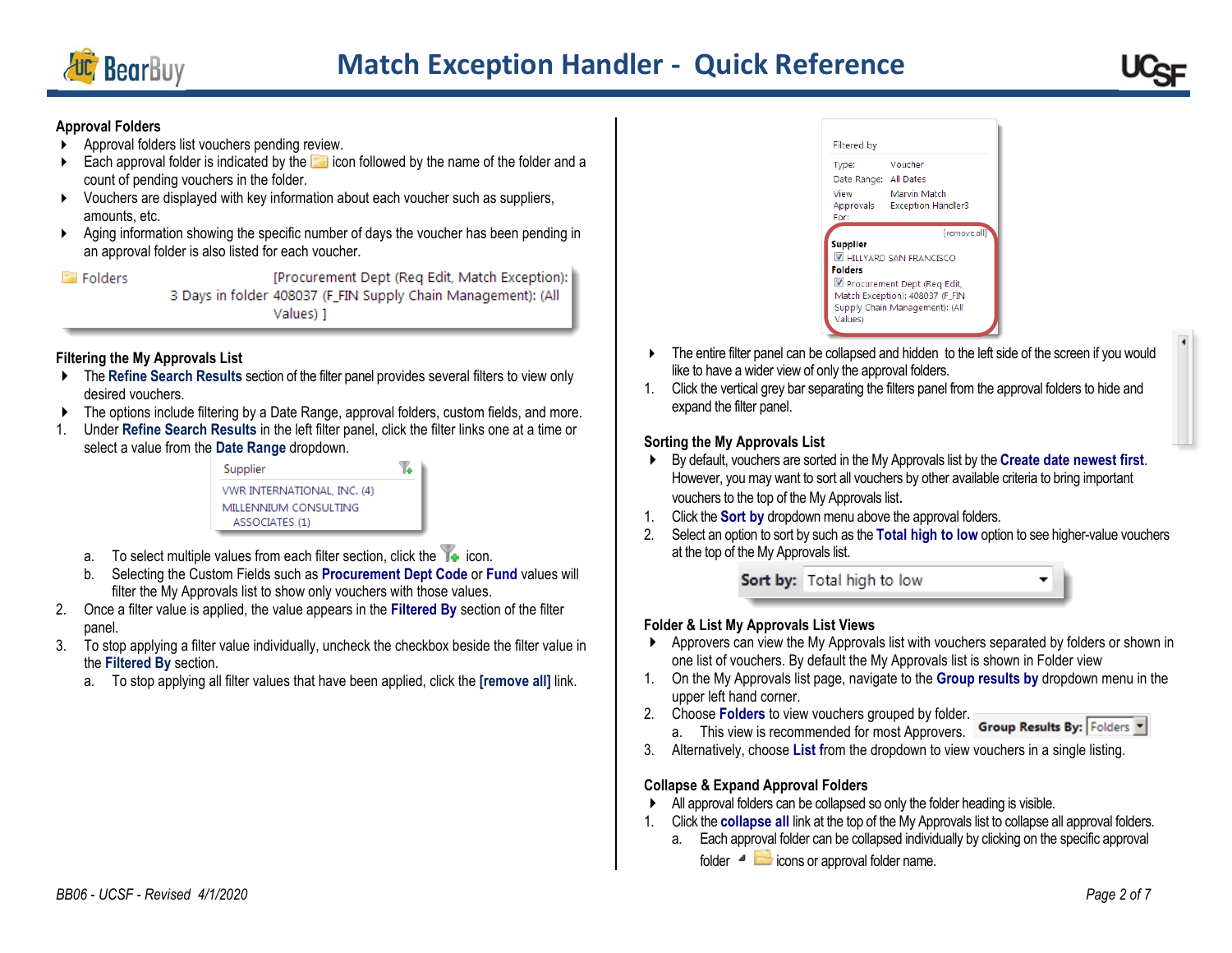



- 2. To expand all Approval folders and show all vouchers pending in all approval folders, use the **expand all** link at the top of the My Approvals list.
	- a. Expand a collapsed approval folder individually by clicking on the specific approval folder
		- $\triangleright$   $\blacksquare$  icons or approval folder name.

## **Show or Hide Voucher Details**

- Approvers can see additional voucher details in the My Approvals list such as voucher name, the number of line items, aging information, etc.
- 1. On the My Approvals list page, click the **Show voucher details** link above all the approval folders.
	- a. This is the default setting.
- Approvers can see fewer voucher details, a setting which displays basic information such as the voucher number, suppliers, assigned approver, etc.
- 1. On the My Approvals list page, click the **Hide voucher details** link above all the approval folders.
	- a. This setting reduces the information displayed, making the voucher listing shorter.

## **Number of Vouchers per Page**

- You can set the maximum number of vouchers that appear in approval folders at one time.
- 1. On the My Approvals list, navigate to the **Results per folder** dropdown in the upper right of the My Approvals list screen, above all the approval folders.
- 2. Change the value to how many vouchers you would like to view. This setting applies to all approval folders.



 When the **Results per folder** is set to a low value and there are many vouchers in the approval folders, the Approver will need to navigate to the next page to view all vouchers in the approval folder.



1. To navigate between pages, use the page arrows or dropdown found in the far right hand side of each approval folder heading.

## **Resolve Match Exceptions**

# **Assign a Voucher to Yourself**

- 1. Go to Action Items **Accounts Payable > Approvals > Invoices to Approve**.
- 2. Locate the voucher you wish to assign.
- 3. Assign the voucher to yourself by clicking the **Assign** button in the Action column.
	- a. The voucher now appears in the **My Voucher Approvals** folder to indicate that the voucher is assigned to you.

|                                                 |                                                      |                                            | Sort by: Invoice Number Ascending | $\sim$                                                                                                     |                                                                                                     |                     |                        |          |
|-------------------------------------------------|------------------------------------------------------|--------------------------------------------|-----------------------------------|------------------------------------------------------------------------------------------------------------|-----------------------------------------------------------------------------------------------------|---------------------|------------------------|----------|
|                                                 | Hide invoice details are expand all and collapse all |                                            |                                   |                                                                                                            |                                                                                                     |                     | Results per folder: 20 |          |
| Đ.                                              | My Voucher Approvals [1 result]                      |                                            |                                   |                                                                                                            |                                                                                                     |                     |                        |          |
|                                                 |                                                      |                                            |                                   | Procurement Dept (Req Edit, Match Exception): 408040 (F FIN Controllers Office): (All Values) [12 results] |                                                                                                     |                     |                        |          |
| Voucher No.                                     | <b>Supplier Invoice</b><br>No.                       | <b>Supplier Name</b>                       | <b>Assigned Approver</b>          | Supplier Invoice date                                                                                      | PO No.                                                                                              | <b>Match Status</b> | Amount                 | Action L |
| S9002712                                        | dsfdsf254545                                         | <b><i>VWR INTERNATIONAL</i></b><br>INC. An | Not Assigned                      | 6/21/2018 11:58 PM                                                                                         | B00004088C                                                                                          | Unmatched           | 387,00 USD             | Assign   |
| Voucher Name                                    |                                                      | 2018-06-21 melissagee 02                   |                                   | No. of Lines:                                                                                              |                                                                                                     |                     |                        |          |
| PO Invoice<br>Type<br>Manual<br>Voucher Source: |                                                      |                                            | Folders                           | 489 Days in folder                                                                                         | [Procurement Dept (Reg Edit, Match Exception): 408040<br>(F FIN Controllers Office); (All Values) 1 |                     |                        |          |
|                                                 | 100 020 07 17                                        |                                            |                                   | Mismatch Reason(s):                                                                                        | Over Price<br>more info                                                                             |                     |                        |          |

# **Return a Voucher to the Shared Approval Folder**

- Returning a voucher to the shared approval folder un-assigns the voucher from you and allows other Match Exception Handlers with access to the shared approval folder to review the voucher.
- 1. In the **My Voucher Approvals** folder, locate the **Voucher** you want to return to the shared approval folder.
- 1. Click the **Select** ; checkbox far right of the voucher listing.
- 2. Select **Return to Shared Folder** from the dropdown on the upper right above the above the folders.
- 3. Click the **Go** button.

# **Review a Voucher Match Exception**

- 1. In the voucher, go to the **Summary** tab. Under the **General** section, the **Match Status** field will show 'unmatched'.
- 2. Browse to the voucher line items. The **line item details** will outline the current match status for the particular line.

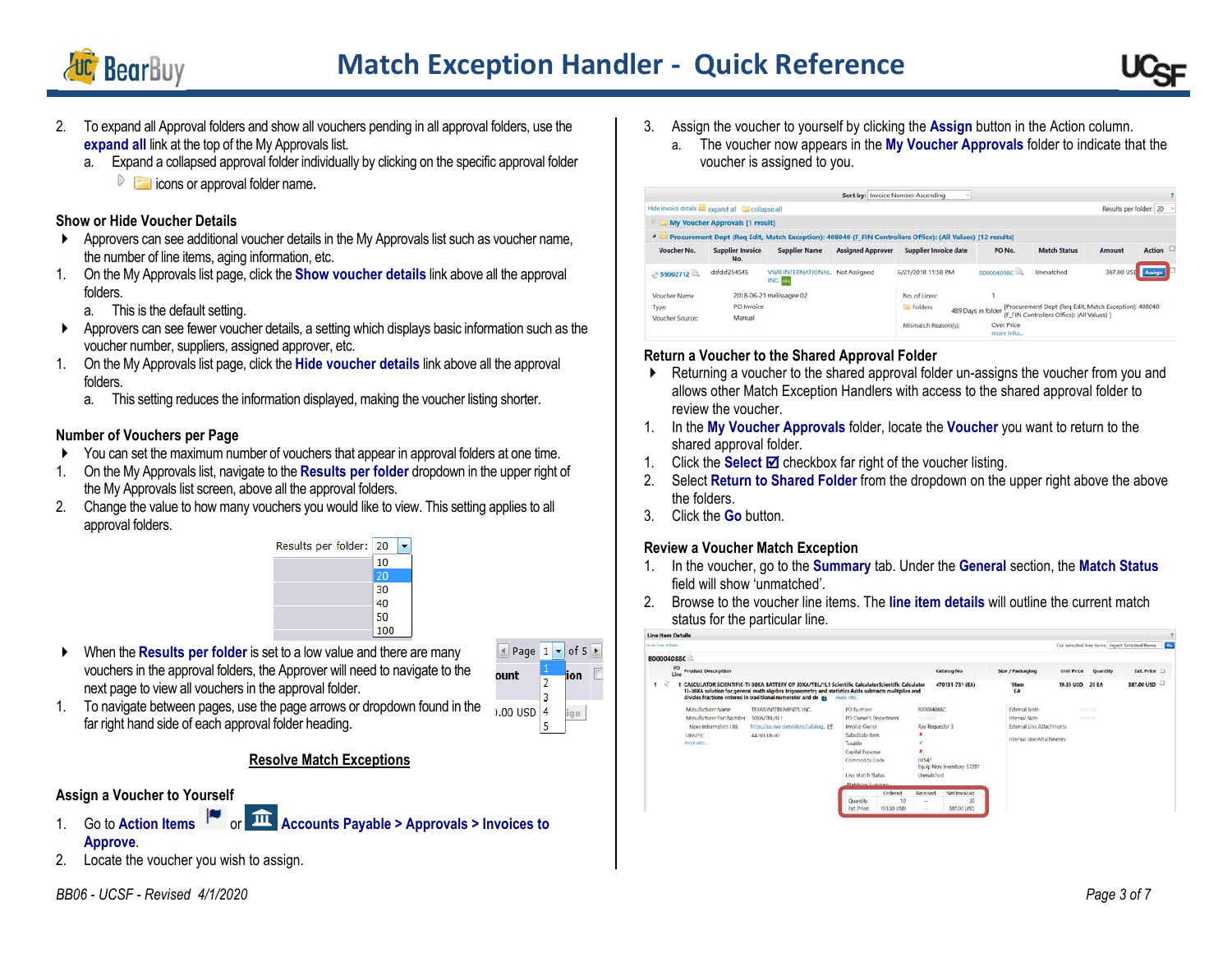

3. Click the **Matching** tab to show the details of the exception. In the **Matching Summary** table the highlighted area shows the issue causing the match exception, either the Net Invoiced Qty or Unit Price.

|                                                    | Show Related Documents Expanded |                      |                     | <sup>4</sup> Please see the highlighted items below for any matching exceptions. |             |        |                    |            |                                        |
|----------------------------------------------------|---------------------------------|----------------------|---------------------|----------------------------------------------------------------------------------|-------------|--------|--------------------|------------|----------------------------------------|
|                                                    | PO Number: B000015378           |                      |                     |                                                                                  |             |        |                    |            |                                        |
|                                                    | <b>Match Status</b>             | Matching<br>Method   | Voucher Line<br>No. | PO Line<br>No.                                                                   | Catalog No. |        | <b>Description</b> |            | This example shows the Net             |
|                                                    | (a) + + Unmatched               | 2 Way<br>PO/Invoices |                     | ln 1                                                                             |             |        |                    |            | <b>Invoiced Unit Price highlighted</b> |
|                                                    | Matching Exceptions:            |                      |                     | Matching Summary                                                                 |             |        |                    |            | to show the exception.                 |
| . Invoice unit price exceeds PO by: 127.40 USD     |                                 |                      | Ordered             |                                                                                  | Received    | Net    |                    |            |                                        |
| · Invoice extended price exceeds PO by: 382.20 USD |                                 |                      |                     | Quantity:                                                                        |             |        | $\sim$             |            |                                        |
|                                                    |                                 |                      | Unit Price          | 72.60 USD                                                                        |             | $\sim$ | 200.00 MHz         |            |                                        |
|                                                    |                                 |                      |                     | Ext. Price:                                                                      | 217.80 USD  |        | $\cdots$           | 600.00 USD |                                        |
|                                                    |                                 |                      |                     | Document TS&H:                                                                   | 0.00 USD    |        | <b>With</b>        | 0.00 USD   |                                        |

- 4. The Match Exception handler is expected to research the variance and take the necessary actions to resolve the Match Exception.
	- a. If the exception is **unacceptable**, you may need to request a re-bill from the supplier, and then reject the voucher (see *Reject/Cancel a Voucher* below).
	- b. If the invoice lines were misapplied to the PO during voucher entry, the voucher may need correction. The Match Exception Handler is advised to notify AP by providing comments on the voucher. (see *Send Comments Related to the Voucher* below).
	- c. If the exception is **acceptable**, the match can be resolved by going to the **Available Actions** menu on the voucher page and selecting **Resolve Match Exception**.

#### **Resolve a Voucher Match Exception**

- **Always** open the voucher to Resolve the Match Exception.
- **Do not** select Approve/Complete Step from the My Approvals list.
- 1. From the **My Approvals list,** assign the voucher to yourself (if the voucher is not already in your My Voucher Approvals folder).
- 2. Click the **Voucher No.** to open the voucher, and then **Review** the voucher for accuracy and compliance. Click the **Invoice Image** link (if available) to the scan of the original invoice on the Summary tab (Voucher  $\Rightarrow$  Summary  $\Rightarrow$  External Invoice Image 足 **Attachments**).
- 1. Select **Resolve Match Exception** from the Available Actions list.
- 2. Click the **Go** button.
- 3. The **Match/Force Match & Approve Complete** pop-up box is displayed. Enter the appropriate details that back up your activities in the box.
- 4. Click the **Approve/Complete Step** button when complete.
- 5. This completes the voucher workflow and no additional approvals are necessary for payment to occur.

#### **Send Comments Related to the Voucher**

- 1. From the **My Approvals list** page, click on the **Voucher No.** in the **My Voucher Approvals** folder to open the voucher.
- **Add Comment** 2. Click the **Comments** tab and then the **Add Comment** button.
- 3. Enter your comments, then check the **⊠ Email notification(s)** box next to the appropriate user name or search to add a recipient.
- Add **[matchexceptions@ucsf.edu](mailto:matchexceptions@ucsf.edu)** (search for last name of '**Group'**) if the voucher varies from the invoice to notify the **AP QA Group** to correct the voucher.
- 4. Click the **Add Comment** button.

## **Reject/Cancel a Voucher**

- Only reject vouchers if the invoice should never to be paid. **Do not** reject if the invoice is expected to be paid in the future. **No partial line rejects are allowed.**
- If you are rejecting a voucher, add comments on why the voucher is being rejected.
- Contact **AP QA Group** at **[matchexceptions@ucsf.edu](mailto:matchexceptions@ucsf.edu)** if the voucher varies from the invoice. Follow the steps outlined above in *Send Comments Related to the Voucher*.
- 1. From the **My Approvals list** assign the voucher to yourself (if the voucher is not already in your My Voucher Approvals folder).
- 2. Click the **Voucher No.** to open the voucher.
- 3. **Review** the voucher for accuracy and compliance.
- 4. Select **Reject/Cancel** from the Available Actions list. Click the **Go** button.



5. Enter a **reject reason** in the **Add Note** pop-up box. Click the **Reject/Cancel** button.

#### **Navigating between Vouchers within an Approval Folder**

- When viewing a voucher from your My Approvals list, you can navigate to other vouchers within an approval folder without returning to the My Approvals list.
- 1. From your My Approvals list, click on a voucher number in an approval folder.
- 2. Text and buttons appear at the top of the voucher.

Accounts Payable ▶ Approvals ▶ Invoices to Approve ▶ Summary - Supplier Invoice No. dsfdsf254545 (Doc. No. 59002712)

| Reack to Approvals                                                        |                     |                       | 1 of 2 Results $\blacktriangleright$ | ← ▶ Folder: My Voucher Approvals |       |                                   |
|---------------------------------------------------------------------------|---------------------|-----------------------|--------------------------------------|----------------------------------|-------|-----------------------------------|
| <b>Voucher Number</b>                                                     | 59002712            |                       | Supplier Account No.                 |                                  |       | <b>Available Actions</b>          |
| Supplier Invoice No.                                                      | dsfdsf254545        |                       |                                      |                                  |       | Resolve Match Exception $\vee$ Go |
| Supplier Name                                                             | <b>VWR</b><br>INC.  | <b>INTERNATIONAL.</b> |                                      |                                  |       |                                   |
| Voucher Approvals Matching Comments Supplier Messages Attachments History |                     |                       |                                      |                                  |       |                                   |
| <b>Summary</b>                                                            | Payment Information |                       | Discount, Tax, Shipping & Handling   |                                  | Codes | Asset Management                  |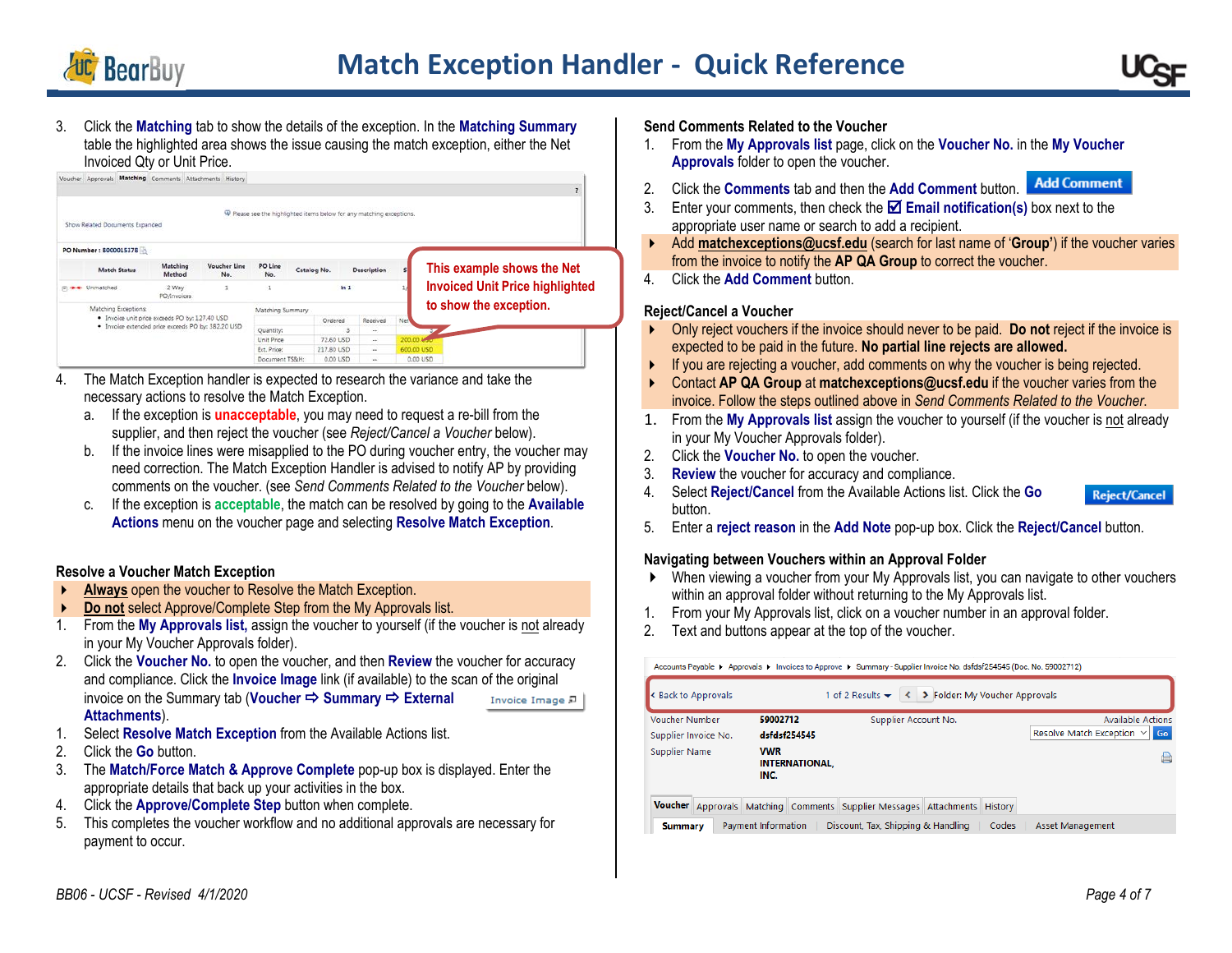



- a. The number of vouchers in the approval folder displays. Click the arrows next to the numbers and navigate to the previous  $\leq$  or next  $\geq$  voucher in the approval folder.
- b. The name of the current approval folder is displayed next to the arrow buttons.
- To skip between vouchers in the approval folder, click on the number of results or the down arrow  $\bullet$  to open a dropdown menu. Then click on a voucher number to view the document.



d. To return to your My Approvals list, click the **Back to Approvals** link at the far left side of the bar.

## **Navigating between different My Approvals List Types**

- A Match Exception Handler may also review requisitions as a Requisition Approver.
- ▶ The Match Exception Handler would need to navigate to the requisition My Approvals list to see pending requisitions.
- 1. In the My Approvals list's **Refine Search Results** section of the filter panel, navigate to the **Type** dropdown menu.
- 2. Select **Requisition** to view the requisition My Approvals list with pending requisitions for review.
	- a. To return to the voucher approval My Approvals list, select **Voucher** from the **Type** dropdown menu.
	- b. The **Type** dropdown menu only appears for Approvers who approve both requisitions and vouchers.

| Filter My Approvals |  |
|---------------------|--|
| Type                |  |
| Requisitions        |  |
| <b>Requisitions</b> |  |
| Voucher             |  |

## **Invoices Approved By Me**

- ▶ The **Invoices Recently Approved By Me** page lists all documents (requisitions and vouchers) an Approver has approved (i.e., resolved the match exception), rejected, or returned in the last 30 days (by default).
- 1. Go to  $\widehat{11}$  through Accounts Payable > Approvals > Invoices Recently Approved **By Me.**
- 2. Vouchers approved in the last 30 days appear by default.
	- a. This listing can be filtered and sorted in the same way as the approval folders.
	- b. If an Approver also approves requisitions, this page also has a **Type** dropdown to view requisitions and vouchers previously acted upon.

#### **Assign a Substitute Approver**

- ▶ If a Voucher Approver will be absent, he/she can grant another Voucher Approver access to the Approval Folders to approve on his/her behalf during the absence.
- A user must have the role of 'Voucher Approver' to be a substitute Voucher Approver.
- ▶ Go to **Accounts Payable > Approvals > Assign Substitute Approvers-Invoices.**

|                                        |                            |                                                                                               | Assign Substitute to All Invoices Folders | End Substitute for All Invoices Folders |                       |        |
|----------------------------------------|----------------------------|-----------------------------------------------------------------------------------------------|-------------------------------------------|-----------------------------------------|-----------------------|--------|
|                                        | Showing 1 - 4 of 4 Results | <b>All Folder Results</b>                                                                     |                                           |                                         | Sabstitution Actions  |        |
| Search Details                         | Results Per Page 20 -      | Sort by: Folder name ascending -                                                              |                                           |                                         | $A$ Page 1 of 1 $R$ ? |        |
|                                        |                            | <b>Folder Name</b>                                                                            | Approver                                  | Substitute                              | Action                | $\Box$ |
| Filtered by                            | My Voucher Approvals       |                                                                                               | Marvin Match Exception Handler            |                                         | Assign                | $\Box$ |
| Type: Invoices                         |                            |                                                                                               |                                           |                                         |                       |        |
|                                        | Values)                    | Procurement Dept (Reg Edit, Match Exception): 122406 (M_DO-V Dn SFGH-Clin Labs): (All         | Marvin Match Exception Handler            |                                         | Assign                | $\Box$ |
| Refine Search Results                  |                            | Procurement Dept (Reg Edit, Match Exception): 408040 (F FIN Controllers Office): (All Values) | Marvin Match Exception Handler            |                                         | Assign                | o      |
| Approver                               |                            | Procurement Dept (Reg Edit, Match Exception): 412310 (F_CLS Hsg Housing): (All Values)        | Marvin Match Exception Hand               |                                         | <b>Assign</b>         | $\Box$ |
| Marvin Match Exception Handler<br>3(4) |                            |                                                                                               |                                           |                                         |                       |        |

## **Assign a Substitute Approver to One Folder**

- 1. Determine the approval folder you would like to set up a substitute.
- 2. Click the folder's corresponding **Assign** button to assign a substitute to a single **Assian** folder. The Assign Substitute window appears.
- 3. In the **Substitute Name** field, enter the approver's name. Matching results will appear in a dropdown. Select the appropriate Approver.
- 4. If you would like the substitution to immediately begin, click the **Assign** button.
	- a. The substitution is now complete. You will see the approver's name under the **Substitute** heading of the corresponding approval folder. Skip step 6.

| Sort by: Folder name ascending  <br>Results Per Page   20                   |                          |                                                   | Page 1 of $1 \times$ ? |  |
|-----------------------------------------------------------------------------|--------------------------|---------------------------------------------------|------------------------|--|
| <b>Folder Name</b>                                                          | Approver                 | <b>Substitute</b>                                 | <b>Action</b>          |  |
| My Voucher Approvals                                                        | Victor Voucher Approver3 |                                                   | <b>Assign</b>          |  |
| Procurement Dept Code: 408037 (F FIN Supply Chain Management): (All Values) |                          | Victor Voucher Approver3 Victor Voucher Approver1 | Remove                 |  |

- b. NOTE: You will need to end the substitution manually. See **Removing Substitute Approvers** instructions in the next section of this document for details.
- 5. If you would like to set a date range for the substitution to begin and end, click the **Include Date Range for Substitution** checkbox.
	- a. The **Start Date** and **End Date** fields appear. Choose a start and end date and time in the fields provided.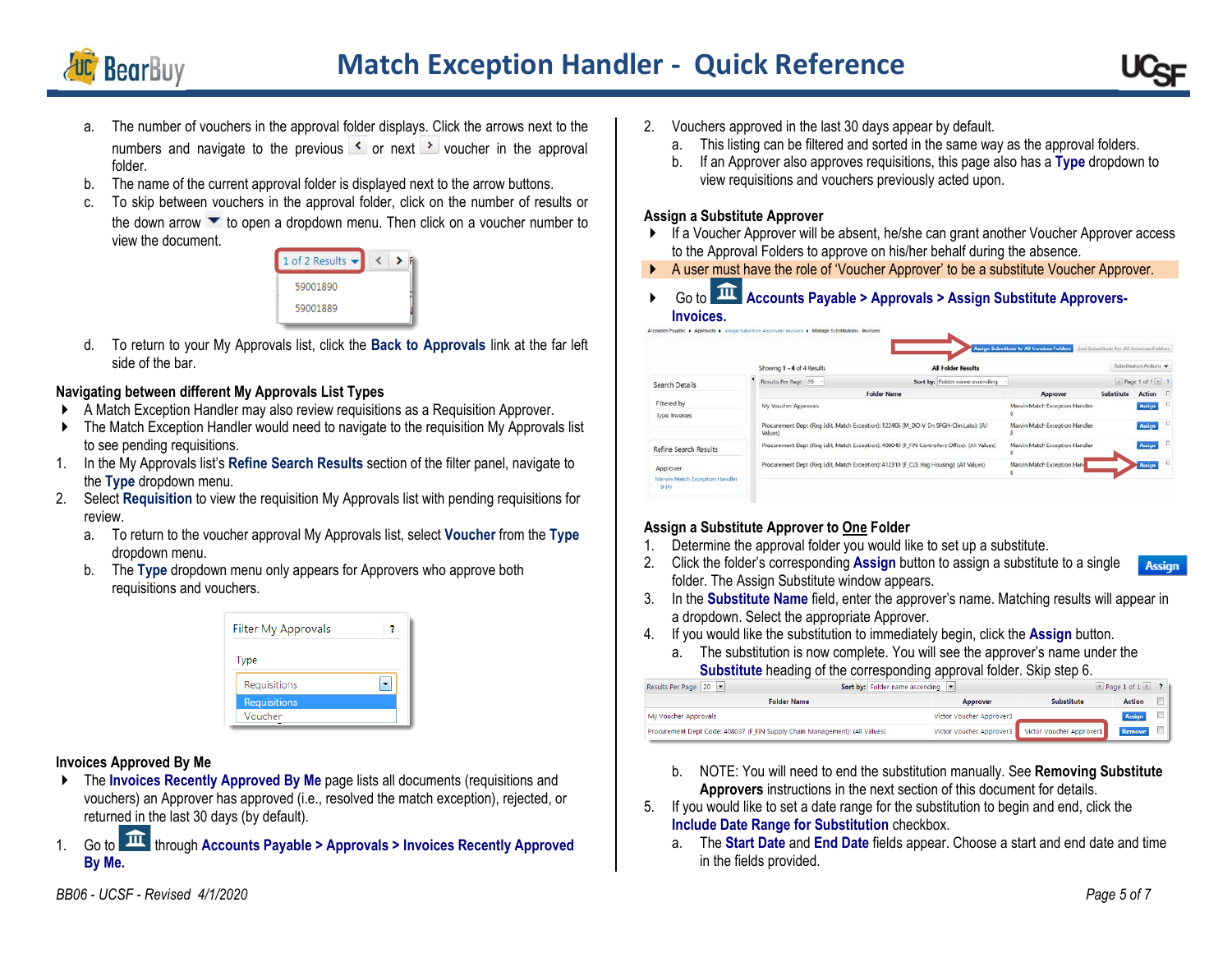

# **Match Exception Handler - Quick Reference**



- b. Once complete, click the **Assign** button to set the substitution.
- c. The system will automatically start and end the substitution on the dates and times you specify. You do not need to take further action to set or end the substitution.



- d. You will see the approver's name under the **Substitute** heading of the corresponding approval folder with the begin and end date and time specified.
- 6. If this is a future substitution, you will see the  $\rightarrow$  future icon. Once the substitution is in progress, you will see the active icon.

| Results per page $20$ $\blacktriangleright$                                                         | Sort by: Folder name ascending            |                                                                                                            | ■ Page 1 of 1 | $\overline{?}$ |
|-----------------------------------------------------------------------------------------------------|-------------------------------------------|------------------------------------------------------------------------------------------------------------|---------------|----------------|
| <b>Folder Name</b>                                                                                  | Approver                                  | <b>Substitute</b>                                                                                          | Action        | $\Box$         |
| Procurement Dept (Reg Edit, Match Exception): 005443<br>(MC3-OTOLARYNGOLOGY PEDS-HNS): (All Values) | Marvin Match<br><b>Exception Handler1</b> | Marvin Match Exception Handler3<br>Start Date: 1/1/2015 8:00 AM <sup>→</sup><br>End Date: 1/8/2015 5:00 PM | <b>Remove</b> |                |
| Procurement Dept (Req Edit, Match Exception): 007566<br>(MC3-SOM RAD ONC-TARGIT SYS): (All Values)  | Marvin Match<br><b>Exception Handler1</b> | Marvin Match Exception<br>Handler3<br>Start Date: 7/14/2013 8:00 AM<br>End Date: 7/15/2013 5:00 PM         | Remove.       | m              |

7. Repeat these steps for any other folders you would like to assign substitutes.

#### **Assign a Substitute Approver to All Folders**

- If you need to assign approvers for **all** your approval folders, you may do so in one step.
- 1. Click the **Assign Substitute to All Voucher Folders** button at top of the My Approvals list. The Assign Substitute window appears.

# **Assign Substitute to All Voucher Folders**

- 2. In the **Substitute Name** field, enter the approver's name. Matching results will appear in a dropdown. Select the appropriate Approver.
- 3. If you would like the substitution to immediately begin, click the **Assign** button.
	- a. The substitution is now complete. Skip step 5.
	- b. NOTE: You will need to end the substitution manually. See **Removing Substitute Approvers** instructions in the next section of this document for details.
- 4. If you would like to set a date range for the substitution to begin and end, click the **Include Date Range for Substitution** checkbox.
- a. The **Start Date** and **End Date** fields appear. Choose a start and end date and time in the fields provided.
- b. Once complete, click the **Assign** button to set the substitution.
- c. The system will automatically start and end the substitution on the dates and times you specify. You do not need to take further action to set or end the substitution.
- d. You will see the approver's name under the **Substitute** heading for every approval folder with the begin and end date and time specified.
- e. If this is a future substitution, you will see the  $\rightarrow$  future icon. Once the substitution is in progress, you will see the  $\sim$  active icon.

## **Removing Substitute Approvers**

- If you specified a substitution date range, you **do NOT** need to manually remove the substitute. The system will automatically remove the substitution at the specified end date and time. You may follow the steps below to remove a substitution early.
- If you did not specify a substitution date range, you **DO** need to manually remove the substitute upon your return following the steps below.
- ▶ Go to **111** Accounts Payable > Approvals > Assign Substitute Approvers-**Invoices.**
- 1. Determine the folder(s) from which you would like to remove the substitute Approver.
	- a. Click the **Remove** button next to each folder.
- 2. Alternatively, end the substitution for all folders by clicking the **End Substitution for All Voucher Folders** button at the top of the page.

## **End Substitute for All Voucher Folders**

#### **Navigating to Requisition Approval Folders List to assign or remove Substitute Approvers**

- If an Approver is also a Requisition Approver, the Approver will see a **Type** dropdown list. Choose **Requisition** from the dropdown menu to view requisition approval folders and assign/remove substitute Approvers.
- **For requisition approval folders, the designated substitute must have the same role as** the Approver (i.e., Requisition Approver can only select users with the Requisition Approver role as substitutes).

## **Voucher History**

All vouchers and Purchase Orders are permanently stored within **BearBuy.**

- 1. Go to Document Search to search for vouchers by navigating to **CO** Orders > Search **> Search Documents**.
- 2. Select **Voucher** from the **Search** dropdown menu.
- 3. Search **by Voucher** or **by PO**. For a voucher you can also search by the **Supplier Invoice No.**